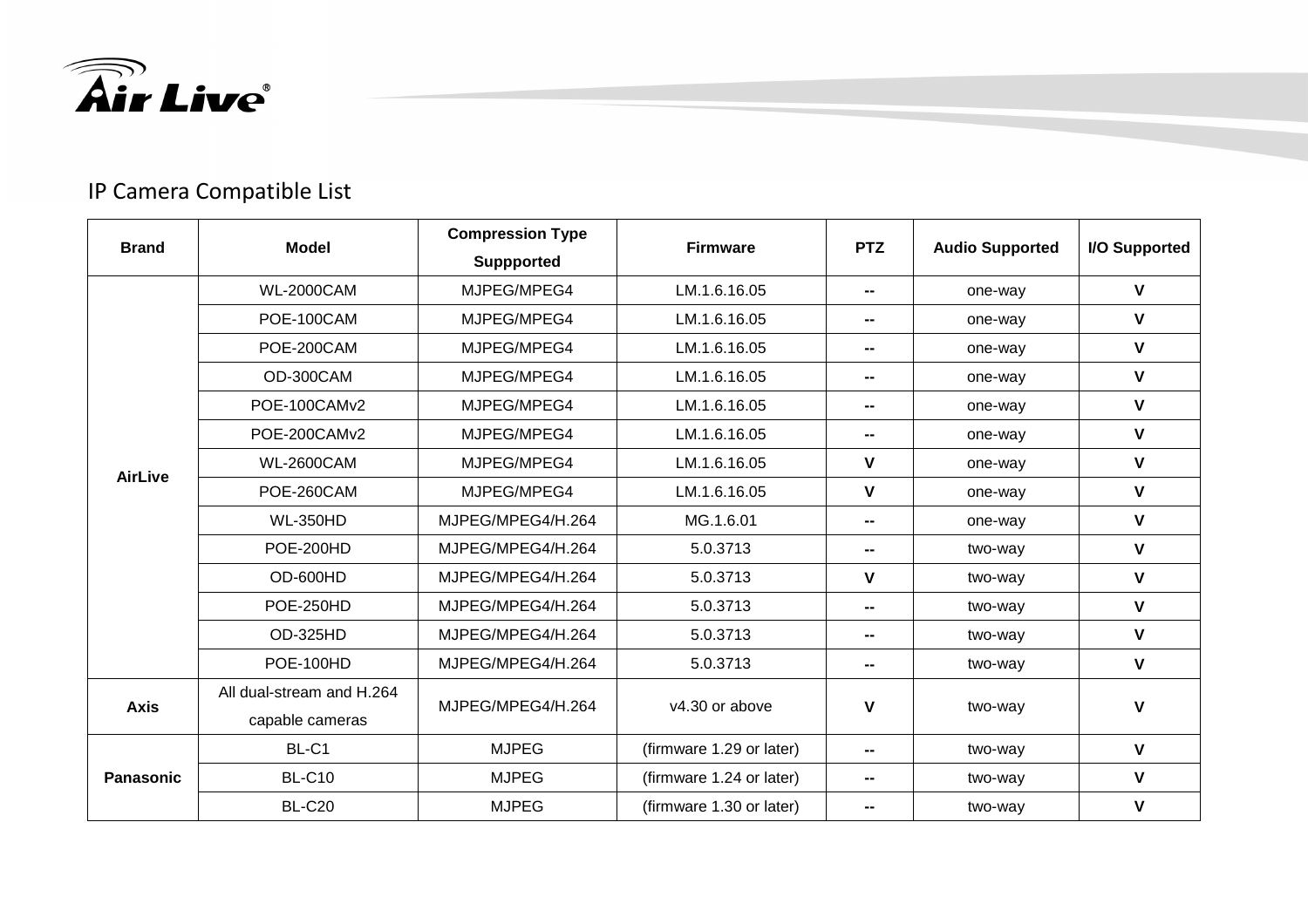

| <b>BL-C30</b>  | <b>MJPEG</b>      | (firmware 1.30 or later)    | $\overline{\phantom{a}}$ | two-way | $\mathbf v$  |
|----------------|-------------------|-----------------------------|--------------------------|---------|--------------|
| <b>BL-C111</b> | MJPEG/MPEG4       | (firmware 3.10 or later)    | $\overline{\phantom{a}}$ | two-way | $\mathbf{V}$ |
| <b>BL-C131</b> | MJPEG/MPEG4       | (firmware 3.10 or later)    | V                        | two-way | $\mathbf{V}$ |
| BB-HCS301      | <b>MJPEG</b>      | (firmware 1.30 or later)    | $\mathbf{V}$             | two-way | $\mathbf v$  |
| BB-HCM100      | <b>MJPEG</b>      | (firmware 1.30 or later)    | V                        | two-way | $\mathbf v$  |
| BB-HCM110      | <b>MJPEG</b>      | (firmware 1.30R01 or later) | $\overline{\phantom{a}}$ | two-way | $\mathsf{V}$ |
| BB-HCM311      | <b>MJPEG</b>      | (firmware 1.30 or later)    | --                       | two-way | $\mathbf{V}$ |
| BB-HCM331      | <b>MJPEG</b>      | (firmware 1.30 or later)    | $\mathbf{V}$             | two-way | $\mathbf{V}$ |
| BB-HCM371      | <b>MJPEG</b>      | (firmware 1.30 or later)    | $\mathbf{V}$             | two-way | $\mathbf{V}$ |
| BB-HCM-381     | <b>MJPEG</b>      | (firmware 1.30 or later)    | V                        | two-way | $\mathbf{V}$ |
| KX-HCM110      | <b>MJPEG</b>      | (firmware 1.30 or later)    | $\mathbf{V}$             | two-way | $\mathbf{V}$ |
| KX-HCM280A     | <b>MJPEG</b>      | (firmware 1.30 or later)    | V                        | two-way | $\mathbf v$  |
| BB-HCM403      | <b>MJPEG</b>      | (firmware 1.33 or later)    | V                        | two-way | $\mathbf v$  |
| BB-HCE481      | <b>MJPEG</b>      | (firmware 1.29)             | $\mathbf{V}$             | two-way | $\mathbf v$  |
| BB-HCM511      | MJPEG/MPEG4       | (firmware 3.12 or later)    | $\mathsf{V}$             | two-way | $\mathbf v$  |
| BB-HCM527      | MJPEG/MPEG4       | (firmware 3.51R00 or later) | $\mathsf{V}$             | two-way | $\mathbf{V}$ |
| BB-HCM531      | MJPEG/MPEG4       | (firmware 3.12 or later)    | $\mathbf{V}$             | two-way | $\mathbf v$  |
| BB-HCM547      | MJPEG/MPEG4       | (firmware 3.51R00 or later) | $\mathbf{V}$             | two-way | $\mathbf v$  |
| BB-HCM515      | MJPEG/MPEG4       | (firmware 3.11 or later)    | $\mathbf{V}$             | two-way | $\mathsf{V}$ |
| BB-HCM580      | MJPEG/MPEG4       | (firmware 3.13 or later)    | V                        | two-way | $\mathbf v$  |
| BB-HCM581      | MJPEG/MPEG4       | (firmware 3.13 or later)    | $\mathbf v$              | two-way | $\mathbf v$  |
| BB-HCM715      | MJPEG/MPEG4/H.264 | (firmware 4.10R00 or later) | $\mathbf{V}$             | two-way | $\mathbf v$  |
| BB-HCM715      | MJPEG/MPEG4/H.264 | (firmware 4.10R00 or later) | $\mathbf{V}$             | two-way | $\mathbf v$  |
|                |                   |                             |                          |         |              |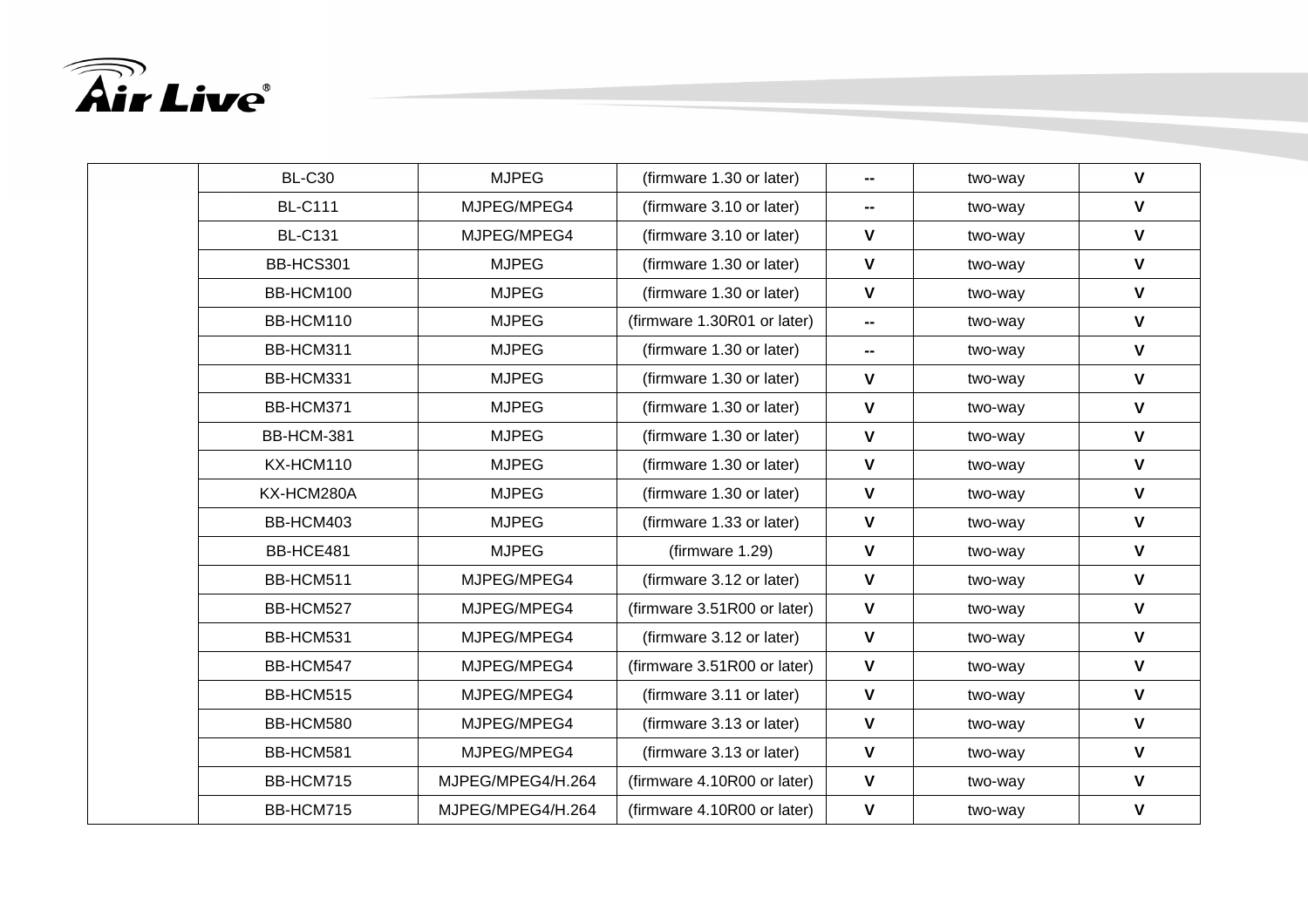

| <b>Panasonic</b> | <b>WV-NP1004</b> | <b>MJPEG</b>      | v1.21 | $\overline{\phantom{a}}$ | one-way | $\pmb{\mathsf{V}}$ |
|------------------|------------------|-------------------|-------|--------------------------|---------|--------------------|
|                  | <b>WV-NP244</b>  | MJPEG/MPEG4       |       | $\overline{\phantom{a}}$ | one-way | $\mathbf{v}$       |
|                  | <b>WV-NS202</b>  | <b>MJPEG</b>      | v1.30 | $\mathbf v$              | one-way | $\pmb{\mathsf{V}}$ |
|                  | <b>WV-NF284</b>  | MJPEG/MPEG4       | v1.11 | $\overline{\phantom{a}}$ | one-way | $\mathbf{v}$       |
|                  | <b>WJ-NT304</b>  | <b>MJPEG</b>      | v1.10 | V                        | one-way | $\mathbf v$        |
|                  | <b>WV-NW484</b>  | MJPEG/MPEG4       | v1.03 | $\mathbf{V}$             | one-way | $\mathbf{v}$       |
|                  | <b>WV-NS202A</b> | MJPEG/MPEG4       | v1.10 | $\mathbf v$              | one-way | $\mathbf v$        |
|                  | <b>WV-NS954</b>  | MJPEG/MPEG4       | v2.20 | $\mathbf{V}$             | one-way | $\mathbf{v}$       |
|                  | <b>WV-NW964</b>  | MJPEG/MPEG4       | v1.10 | $\mathbf v$              | one-way | $\pmb{\mathsf{V}}$ |
|                  | <b>WJ-NT314</b>  | <b>MJPEG</b>      | N/A   | $\mathsf{V}$             | one-way | $\mathbf{v}$       |
|                  | <b>WV-NF302</b>  | MJPEG/MPEG4       | v1.10 | --                       | one-way | $\mathbf v$        |
|                  | <b>WV-NP304</b>  | MJPEG/MPEG4       | v1.10 | $\overline{\phantom{a}}$ | one-way | $\pmb{\mathsf{V}}$ |
|                  | SNC-CS10         | MJPEG/MPEG4       | v1.06 | --                       | two-way | $\mathbf{v}$       |
|                  | SNC-CS11         | MJPEG/MPEG4       | v1.06 | $\overline{\phantom{a}}$ | two-way | $\mathbf v$        |
|                  | SNC-CS20         | MJPEG/MPEG4       | v1.02 | $\overline{\phantom{a}}$ | two-way | $\mathbf{v}$       |
|                  | SNC-CS50         | MJPEG/MPEG4/H.264 | v2.23 | --                       | two-way | $\mathbf{v}$       |
|                  | SNC-DF40         | MJPEG/MPEG4       | v1.18 | V                        | two-way | $\mathbf{v}$       |
| Sony             | SNC-DF50         | MJPEG/MPEG4/H.264 | v1.14 | $\mathsf{v}$             | two-way | $\mathbf v$        |
|                  | SNC-DF70         | MJPEG/MPEG4       | v1.18 | $\mathsf{V}$             | two-way | $\mathbf v$        |
|                  | SNC-DF80         | MJPEG/MPEG4/H.264 | v1.14 | $\mathbf v$              | two-way | $\mathbf v$        |
|                  | SNC-DS10         | MJPEG/MPEG4       | v1.02 | $\mathbf v$              | two-way | $\mathbf{v}$       |
|                  | SNC-DS60         | MJPEG/MPEG4       | v1.02 | $\mathbf v$              | two-way | $\mathbf v$        |
|                  | SNC-P1           | MJPEG/MPEG4       | v1.29 | --                       | two-way | $\mathbf v$        |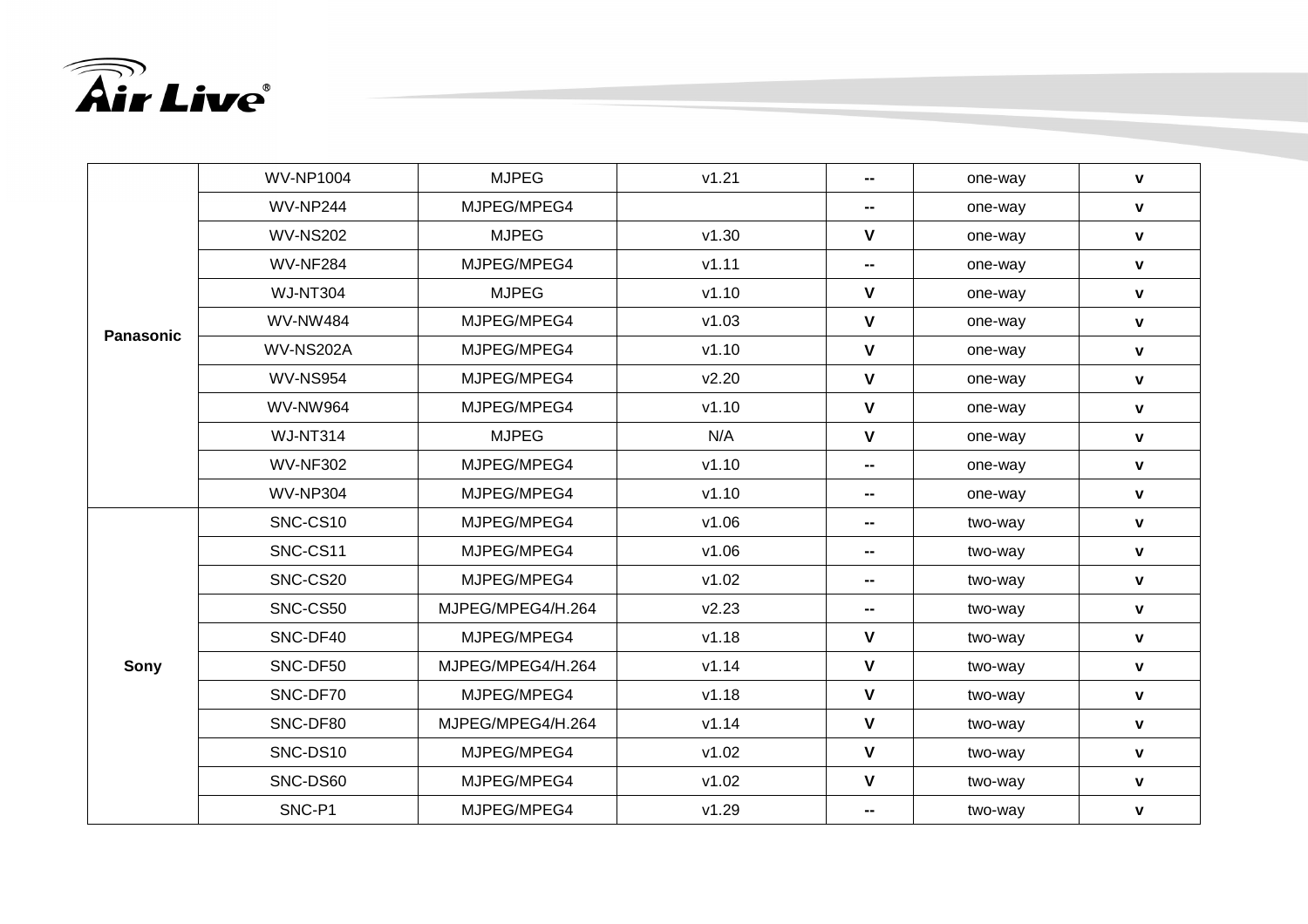

| SNC-P5           | MJPEG/MPEG4       | v1.29       | $\mathbf{V}$ | two-way | $\mathbf V$  |
|------------------|-------------------|-------------|--------------|---------|--------------|
| SNC-RZ25         | MJPEG/MPEG4       | v1.30       | $\mathbf{V}$ | two-way | $\mathbf v$  |
| SNC-RZ50         | MJPEG/MPEG4/H.264 | v1.13       | $\mathbf{V}$ | two-way | $\mathbf v$  |
| <b>SNC-RX530</b> | MJPEG/MPEG4/H.264 | v3.02/v2.32 | $\mathbf{V}$ | two-way | $\mathbf v$  |
| <b>SNC-RX550</b> | MJPEG/MPEG4/H.264 | v3.02/v2.32 | $\mathbf{V}$ | two-way | $\mathbf V$  |
| <b>SNC-RX570</b> | MJPEG/MPEG4/H.264 | v3.02/v2.23 | $\mathbf{V}$ | two-way | V            |
| SNC-CM120        | MJPEG/MPEG4       | v1.03       | $\mathbf{u}$ | two-way | V            |
| SNC-CS20         | MJPEG/MPEG4       | v1.03       | $\mathbf{-}$ | two-way | $\mathbf{v}$ |
| SNC-DM110        | MJPEG/MPEG4       | v1.03       | $\mathbf{V}$ | two-way | $\mathbf V$  |
| SNC-DM160        | MJPEG/MPEG4       | v1.03       | $\mathbf{V}$ | two-way | $\mathbf v$  |
| SNC-DS10         | MJPEG/MPEG4       | v1.03       | $\mathbf{V}$ | two-way | V            |
| SNC-DS60         | MJPEG/MPEG4       | v1.03       | $\mathbf{V}$ | two-way | $\mathbf v$  |
| SNC-RH124        | MJPEG/MPEG4/H264  | 1.04.00     | $\mathbf{V}$ | two-way | $\mathbf V$  |
| SNC-RH164        | MJPEG/MPEG4/H264  | 1.04.00     | $\mathbf{V}$ | two-way | $\mathbf V$  |
| SNC-RS46         | MJPEG/MPEG4/H264  | 1.04.00     | $\mathbf{V}$ | two-way | v            |
| SNC-RS44         | MJPEG/MPEG4/H264  | 1.04.00     | $\mathbf{V}$ | two-way | $\mathbf v$  |
| SNC-RS86         | MJPEG/MPEG4/H264  | 1.04.00     | $\mathbf{V}$ | two-way | $\mathbf V$  |
| SNC-RS84         | MJPEG/MPEG4/H264  | 1.04.00     | $\mathbf{V}$ | two-way | $\mathbf V$  |
| <b>SNT-EX101</b> | MJPEG/MPEG4/H264  | 1.04.00     | $\mathbf{V}$ | two-way | $\mathbf V$  |
| SNT-EX104        | MJPEG/MPEG4/H264  | 1.04.00     | $\mathbf{V}$ | two-way | $\mathbf V$  |
| SNT-EX154        | MJPEG/MPEG4/H264  | 1.04.00     | $\mathbf{V}$ | two-way | $\mathbf V$  |
| SNT-EP104        | MJPEG/MPEG4/H264  | 1.04.00     | $\mathbf{V}$ | two-way | $\mathbf V$  |
| SNT-EP154        | MJPEG/MPEG4/H264  | 1.04.00     | $\mathbf{V}$ | two-way | V            |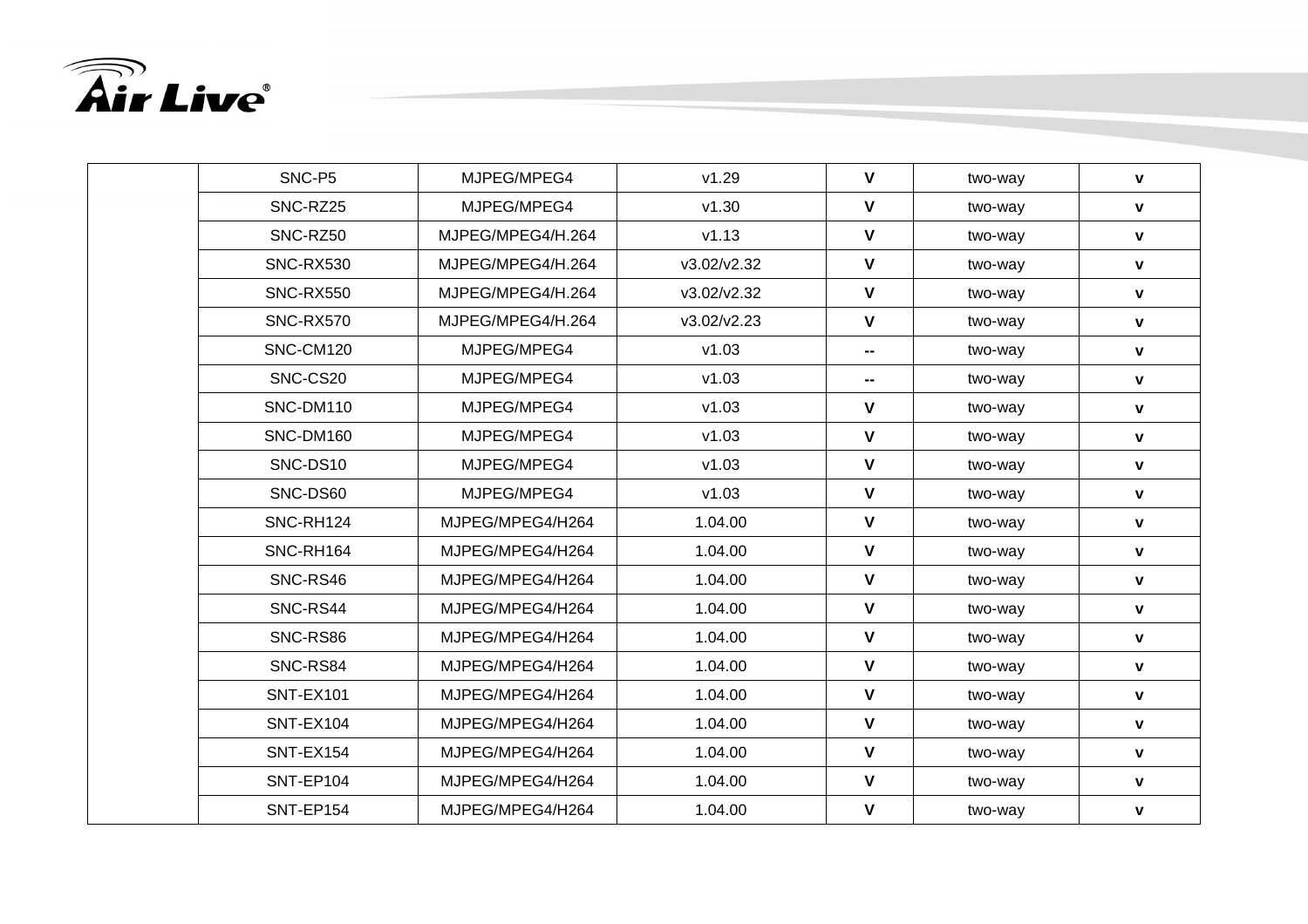

|                | 7000 Series     | MJPEG/MPEG4 |       |                                                   |         |                    |
|----------------|-----------------|-------------|-------|---------------------------------------------------|---------|--------------------|
|                | IP7131 (Ver.1)  |             | 0102b |                                                   | one-way | $\mathbf{v}$       |
|                | IP7132 (Ver.1)  | MJPEG/MPEG4 | 0102a | $\blacksquare$                                    | one-way | $\mathbf v$        |
|                | IP7135 (Ver.1)  | MJPEG/MPEG4 | 0301b | $\overline{\phantom{a}}$                          | one-way | $\mathbf v$        |
|                | IP7137 (Ver.1)  | MJPEG/MPEG4 | 0401a | $\overline{\phantom{a}}$                          | one-way | $\mathbf{v}$       |
|                | PT7135 (Ver.1)  | MJPEG/MPEG4 | 0301a |                                                   | one-way | $\mathbf V$        |
|                | PT7137 (Ver.1)  | MJPEG/MPEG4 | 0400b | $\pmb{\mathsf{V}}$                                | one-way | $\pmb{\mathsf{V}}$ |
|                | New 7000 Series |             |       |                                                   | one-way | $\pmb{\mathsf{V}}$ |
|                | IP7130          | MJPEG/MPEG4 | 0101b |                                                   |         |                    |
|                | IP7133          | MJPEG/MPEG4 | 0101b | $\overline{\phantom{a}}$                          | one-way | $\mathbf v$        |
| <b>Vivotek</b> | P7134           | MJPEG/MPEG4 | 0101e | $\blacksquare$                                    | one-way | $\mathbf V$        |
|                | IP7142          | MJPEG/MPEG4 | 0201a | $\mathbf{m}$                                      | one-way | $\pmb{\mathsf{V}}$ |
|                | IZ7151          | MJPEG/MPEG4 | 0101f | $\overline{\phantom{a}}$                          | one-way | $\mathbf{v}$       |
|                | IP7153          | MJPEG/MPEG4 | 0100b | $\overline{\phantom{a}}$                          | one-way | $\mathbf{V}$       |
|                | IP7154          | MJPEG/MPEG4 | 0100b | $\hspace{0.05cm}-\hspace{0.05cm}-\hspace{0.05cm}$ | one-way | $\mathbf v$        |
|                | IP7160          | MJPEG/MPEG4 | 0102a | $\overline{\phantom{a}}$                          | one-way | $\mathbf v$        |
|                | IP7161          | MJPEG/MPEG4 | 102h  | $\overline{\phantom{a}}$                          | one-way | $\mathbf v$        |
|                | IP7251          | MJPEG/MPEG4 | 0100f | $\overline{\phantom{a}}$                          | one-way | $\mathbf v$        |
|                | IP7330          | MJPEG/MPEG4 | 0103a | $\overline{\phantom{a}}$                          | one-way | $\pmb{\mathsf{V}}$ |
|                | PZ7111          | MJPEG/MPEG4 | 0106b | $\mathbf{V}$                                      | one-way | $\pmb{\mathsf{V}}$ |
|                | PZ7112          | MJPEG/MPEG4 | 0104e | $\mathbf v$                                       | one-way | $\mathbf v$        |
|                | PZ7121          | MJPEG/MPEG4 | 0106b | $\mathbf v$                                       | one-way | $\mathbf v$        |
|                | PZ7122          | MJPEG/MPEG4 | 0104c | $\mathbf v$                                       | one-way | $\pmb{\mathsf{V}}$ |